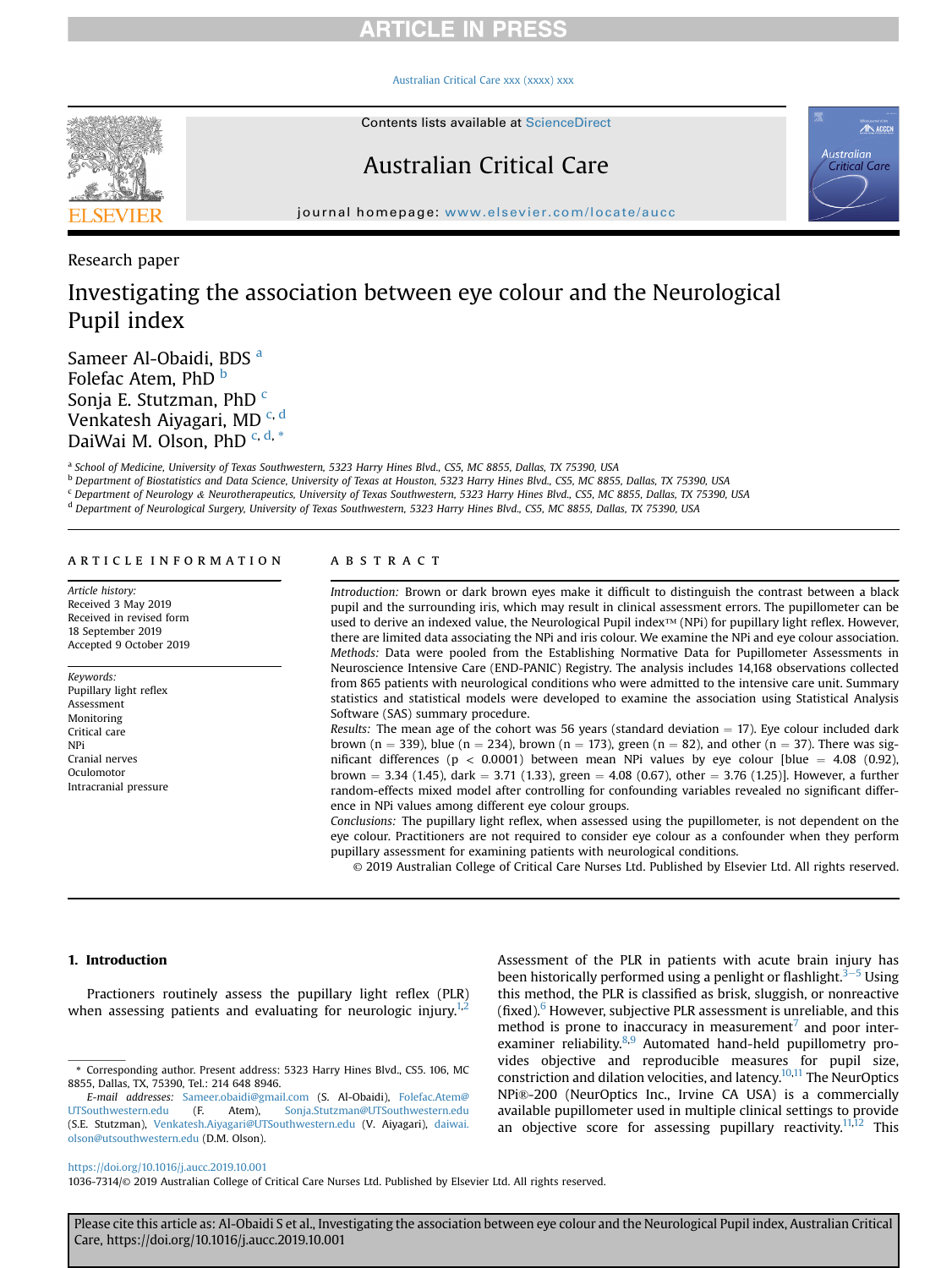pupillometer also uses a proprietary algorithm to derive an indexed value called Neurological Pupil index™ (NPi), grading the pupil assessment on a scale of  $0-5$ , in which NPi < 3 is considered abnormal and an NPi value greater than or equal to 3 is considered normal.<sup>[13](#page-3-0)</sup> The parameters of the NPi algorithm includes pupil size, constriction velocity, dilation velocity, and latency.<sup>13,14</sup>

Automated pupillometry technology is becoming increasingly incorporated as a standard in clinical practice in neuroscience, neurosurgical, and neurocritical care practices across the globe. $12,15-17$  $12,15-17$  As such, it is important to examine the impact of different variables on the NPi. The colour of the iris is one such variable that has been reported in a few studies to influence pupil size reactivity.<sup>[18,19](#page-3-0)</sup> Historically, pupil size was considered to be larger in blue eyes than in dark eyes; $^{20}$  $^{20}$  $^{20}$  however, these findings were questioned when still photography was used to measure pupil size, $21$  leading the authors to suspect that subjective assessment (penlight or flashlight) may have resulted in difficulty of in precisely identifying the pupil margin for individuals with brown or dark brown eyes. $21$  However, others have not found the size of the pupil to be affected by the colour of the iris.<sup>[22](#page-4-0)</sup> To our knowledge, the association between the NPi and iris colour has not been previously studied. Therefore, in this study, we examined the association between the NPi (PLR) and iris colour (eye colour).

### 2. Background

Quantifying the PLR is particularly important for patients with neurological disorders because changes in pupil size and reactivity to light can be a marker for a neurologic deficit. Modern neurological imaging such as brain computerised tomography (CT) scan can detect cerebral oedema but cannot be performed very frequently because of cost, radiation exposure, and the risks associated with patient transport. $23,24$  Quantitative pupillometry is a noninvasive procedure that is being adopted in hospitals all over the world. $25$  It can be used to serially monitor the PLR and serve as an early indicator of worsening intracranial dynamic such as uncal herniation of increasing intracranial pressure. Moreover, pupillary assessment is inexpensive compared with other expensive techniques such as magnetic resonance imaging (MRI) and positron emission tomography (PET) scans.

The PLR examines the functional status of two cranial nerves: the optic nerve (CN-II) and oculomotor nerve (CN-III). The PLR is considered an important noninvasive assessment of the neurolog-ical condition of CN-II and CN-III.<sup>[26](#page-4-0)</sup> Dysfunction of the PLR is linked to horizontal or vertical shift of the intracranial structures and increased risk of central brain herniation with or without increased intracranial pressure (ICP). $27$  When light enters the pupil, it is converted to an electrical signal at the retina. This signal is carried along afferent axons through the pretectum to the Edinger-Westphal nucleus (EWN), which propagates an efferent parasympathetic signal along bilateral CN-III axons and initiates constriction of the pupil. $27-2$  $27-2$ 

Manual pupillary assessment, using a penlight, has been a mainstay for physicians and nurses despite limited interrater reliability. This limited reliability is partially attributed to external factors such as ambient lighting conditions, disparate levels of experience and skills among practitioners, and different visual acuity. $30,31$  $30,31$  $30,31$  Clinicians have reported that darker eye colours are notoriously more difficult to assess and may increase the chances of an unreliable pupil reading. Previous research has shown that darker pupils have a greater contraction velocity (CV) than lighter coloured eyes.[18](#page-3-0) Pupillometry is considered a reliable method to assess patients' pupils through NPi readings, independent of eye colour, but objective data in this area are lacking. More specifically, the automated pupillometer uses infrared technology and should be suitable even for patients with dark eye colours. The aim of this analysis is to investigate the association between NPi values and eye colour.

### 3. Methods

Data were pooled from the Establishing Normative Data for Pupillometer Assessments in Neuroscience Intensive Care (END-PANIC) registry.<sup>[32](#page-4-0)</sup> The END-PANIC registry is a multicentre prospective registry of all pupillary readings of patients admitted to the intensive care units because of specific neurological conditions such as traumatic brain injury (TBI), acute ischaemic stroke (AIS), brain tumour, hemorrhagic stroke, spinal injury, and other neurological injury. This registry has four data collection sites located in California, Ohio, Texas, and Pennsylvania. Data from each site are shared with investigators from the University of Texas Southwestern Medical Center which is the primary coordinating centre for this registry. The methods of the END-PANIC registry were described in detail previously.<sup>32</sup>

The study was conducted following institutional review board (IRB) regulations. The END-PANIC registry contains data on more than 2500 individuals. Only individuals with documented eye colour were included in this planned secondary analysis. This analysis includes 14 168 observations collected from 865 patients who were admitted to the intensive care unit at one of the collaborating centres. All individuals were admitted with a neurological or neurosurgical diagnosis. Statistical analysis was performed using the SAS, version 9.4 (SAS Institute, Cary NC, USA), for Windows. This project is funded by NeurOptics, Inc., with grant number NCT02804438.

### 3.1. Statistical analysis

Frequencies and percentages were used to describe demographic data obtained at baseline: age, sex, race, Glasgow Coma Scale (GCS), primary diagnosis, and eye colour. Primary diagnosis was categorised as TBI, acute ischaemic stroke (AIS), haemorrhagic stroke, brain tumour (neoplasm), spinal injury, and other. Eye colour was scored as blue, brown, dark brown, green, and other. The dependent variable NPi and PLR data were analysed as continuous variables.

Summary statistics and statistical models were developed using SAS PROC summary to estimate the mean NPi and other PLR values (e.g., constriction velocity, latency, size) by eye colour while taking into consideration the repeated nature and clustering of the data. Statistical models were developed with age dichotomised as <65 or  $\geq$ 65 years; race dichotomised as Caucasian or other, and GCS score as mild (GCS score  $= 13-15$ ), moderate (GCS score  $= 9-12$ ), or severe (GCS score  $= 3-8$ ). A random-effects model (mixed model) without controlling for confounders was first constructed to explore for differences in the NPi and PLR readings by eye colour. Finally, similar mixed models were constructed while controlling for other variables; age, race, gender, GCS score, and primary diagnosis that were hypothesised to affect the outcome. In this model, we have determined a specific category within each confounding variable as a reference: other for primary diagnosis, mild for GCS score, other for race (after dichotomising race into Caucasian or other), and blue for eye colour.

#### 4. Results

Demographics from the 865 individuals are provided in [Table 1.](#page-2-0) The mean age was 56 years (standard deviation  $= 17$ ); of these, 558 (64.51%) aged <65 years. A total of 433 (50.06%) were female, 587 (67.86%) were Caucasian, 165 (19.08%) African American, 31 (3.58%)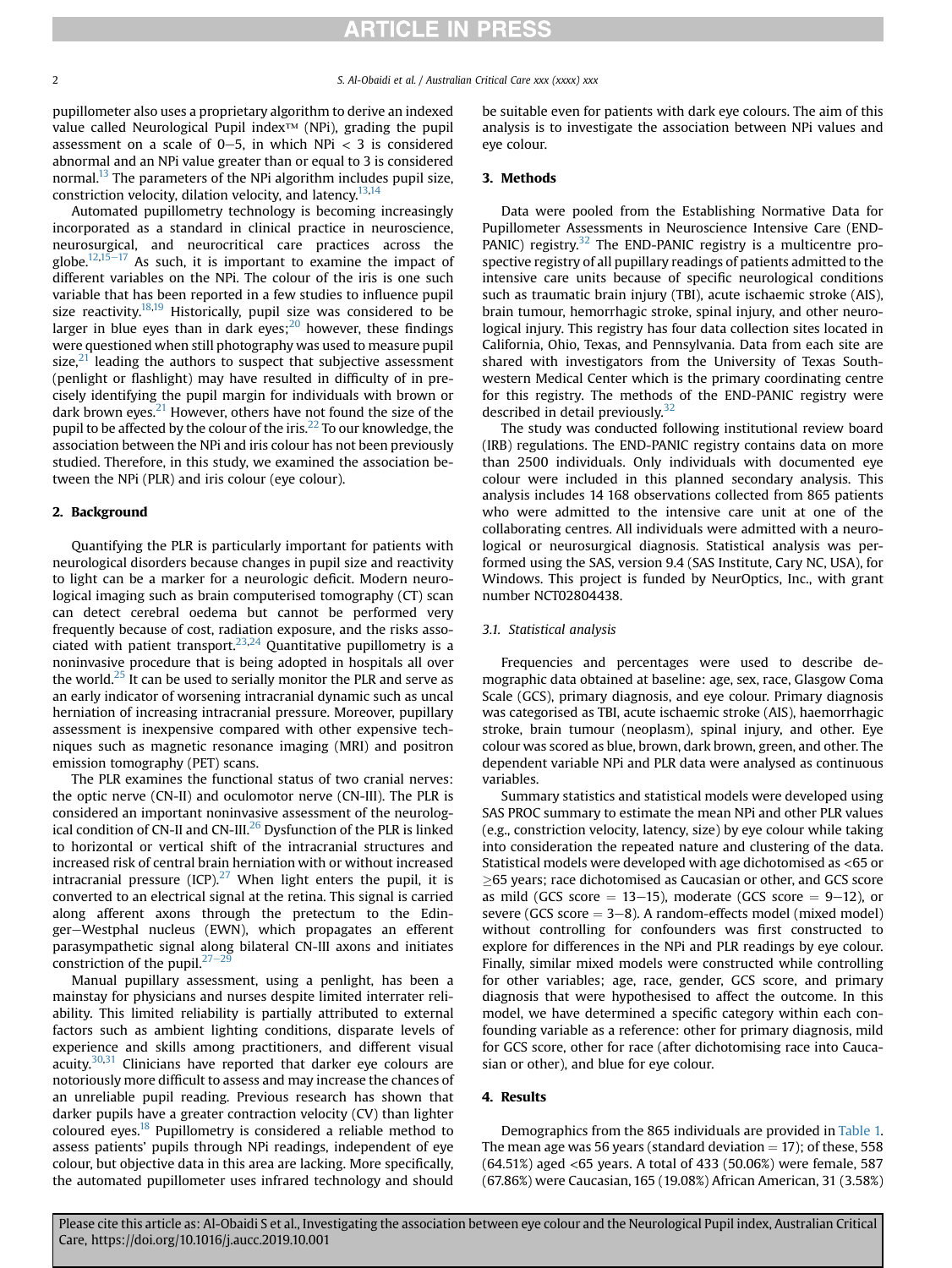S. Al-Obaidi et al. / Australian Critical Care xxx (xxxx) xxx 3 3

<span id="page-2-0"></span>Table 1

Descriptive statistics.

| Variable                  | N(%)         |
|---------------------------|--------------|
| Age                       |              |
| Less than 65 years        | 558 (64.51%) |
| 65 years or older         | 307 (35.49%) |
| <b>Sex</b>                |              |
| Female                    | 433 (50.06%) |
| Male                      | 432 (49.94%) |
| Race                      |              |
| Caucasian                 | 587 (67.86%) |
| African American          | 165 (19.08%) |
| Asian                     | 31 (3.58%)   |
| Other                     | 51 (5.9%)    |
| Missing                   | 31 (3.58%)   |
| Eye colour                |              |
| <b>Blue</b>               | 234 (27.05%) |
| Brown                     | 173 (20.00%) |
| Dark brown                | 339 (39.19%) |
| Green                     | 82 (9.48%)   |
| Other                     | 37 (4.28%)   |
| <b>Glasgow Coma Scale</b> |              |
| Severe                    | 124 (14.34%) |
| Moderate                  | 116 (13.41%) |
| Mild                      | 621 (71.79%) |
| Missing                   | 4(0.46%)     |
| <b>Primary diagnosis</b>  |              |
| Traumatic brain injury    | 3(0.35%)     |
| Acute ischaemic stroke    | 155 (17.92%) |
| Haemorrhagic stroke       | 194 (22.43%) |
| Tumour (neoplasm)         | 223 (25.78%) |
| Spinal injury             | 31 (3.58%)   |
| Other                     | 199 (23%)    |
| Missing                   | 60 (6.94%)   |

Asian, 51 (5.9%) other, and 31 did not report race. Eye colour included blue (n = 234, 27.05%), brown (n = 173, 20%), dark brown  $(n = 339, 39.19\%)$ , green  $(n = 82, 9.48\%)$ , and other  $(n = 37, 4.28\%)$ . The GCS scores were primarily classified as mild ( $n = 621, 71.79\%$ ), followed by moderate ( $n = 116, 13.41\%$ ) and severe ( $n = 124$ , 14.34%). Primary diagnosis included neoplasm ( $n = 223, 25.78\%$ ), haemorrhagic stroke (n = 194, 22.43%), AIS (n = 155, 17.92%), spinal injury (n = 31, 3.58%), and TBI (n = 3, 0.35%).

There were 14,168 paired PLR readings obtained from the 865 individuals. The readings for the left and right eyes were combined to give 28,336 observations, taking into consideration the repeated nature of the data. As shown in Table 2, the NPi values (mean, standard deviation) by eye colour for blue (4.08, 0.92), brown (3.34, 1.45), dark brown (3.71, 1.33), green (4.08, 0.67), and other (3.76, 1.25) had statistically significant difference ( $p < 0.0001$ ). Similarly, we estimated other clinically relevant PLR values (latency, constriction velocity, size, dilation velocity) by eye colour (Table 2).

A random-effects mixed model indicated a significant difference in pupil size by eye colour ( $p < 0.0001$ ), with a similar p-value  $(p < 0.0001)$  for constriction velocity, dilation velocity, and latency values by eye colour as well. However, a further random-effects mixed model after controlling for confounding variables (age, gender, race, GCS score, and primary diagnosis) reveals no significant difference in NPi values among different eye colour groups  $(p > 0.05)$ . [Table 3](#page-3-0) provides estimates from models constructed to examine clinically associations. The effect of severe brain injury (GCS score of  $3-8$ ) versus mild brain injury (GCS score of  $9-12$ ) was significant (standard error: -0.51;  $p < 0.0001$ ); however, no other confounding variables were found to be statistically significant.

### 5. Discussion

This is the largest known sample of critically ill patients to include eye colour as a variable of interest. The finding of no association between PLR and eye colour contributes significantly to clarify conflicting conclusions from prior studies. In 1994, Winn et al. $^{22}$  $^{22}$  $^{22}$  found that age, but not eye colour, predicted PLR change in size. A 1998 study of healthy volunteers found that CV, but not size or latency, was influenced by eye colour.<sup>18</sup> Few studies examined the association between eye colour and ocular diseases such as cataract, myopia, and intraocular pressure. $33-35$  $33-35$  Therefore, before these results, it may have been considered clinically relevant to attend to eye colour when examining patients with neurological conditions.

The results from our study are consistent with those from the study by Winn et al.<sup>[22](#page-4-0)</sup> and Bradely et al.<sup>[19](#page-3-0)</sup> that the NPi is not associated with different eye colours. However, Bergamin et al. $^{18}$ found that eye colour is correlated with pupillary contraction and redilation velocities as they were greater in brown colour eyes. That study suggested that eye colour might be considered during pupillary assessment.[18](#page-3-0) However, the study had 50 individuals and it compared two eye colour groups only, blue vs brown, and they used a specific software algorithm to measure the pupil response, while our study includes 865 patients and we used NeurOptics NPi® 200 pupillometer (NeurOptics Inc., Irvine CA USA) to measure the PLR which is increasingly being incorporated in routine clinical practice in neurological and neurosurgical intensive care units.

To fully explore the data, we examined common clinical variables and subject attributes. Given that pupil size and amplitude of pupillary light constriction decreases in elderly patients,  $22,28,36,37$  $22,28,36,37$  $22,28,36,37$  $22,28,36,37$ age was controlled in the multivariate mixed model as a confounder. We also controlled for gender as the association of gender and pupillary light reflex is controversial.<sup>19,[22](#page-4-0),[38](#page-4-0)</sup> A few studies have examined the association between eye colour and the PLR. Most of those reports examined this association in a darkadapted status.[18](#page-3-0),[19](#page-3-0) One of the limitations of dark-adapted pupil diameter (DAPD) is that in clinical practice, one does not usually examine DAPD. In addition, ocular tonic and resting accommodations are not the same for individuals in the dark and they are changing with age. $39$  Furthermore, studying the effect of eye colour on the PLR was not detailed in those studies and the size of subjects was small.<sup>[18](#page-3-0)[,22](#page-4-0)</sup> Only one study used the NeurOptics pupillometer device.<sup>[19](#page-3-0)</sup>

| н<br>× |  |
|--------|--|
|--------|--|

Pupillary light reflex values<sup>a</sup> by eye colour.

| Variable (unit)              | Eye colour     |                 |                |                 |                 |          |
|------------------------------|----------------|-----------------|----------------|-----------------|-----------------|----------|
|                              | Blue mean (SD) | Brown mean (SD) | Dark mean (SD) | Green mean (SD) | Other mean (SD) | P-value  |
| $NPi (0-5)$                  | 4.08(0.92)     | 3.34(1.45)      | 3.71(1.33)     | 4.08(0.67)      | 3.76(1.25)      | < 0.0001 |
| Pupil size (mm)              | 3.55(1.11)     | 3.91(1.33)      | 3.81(1.31)     | 3.63(1.04)      | 4.24(1.18)      | < 0.0001 |
| Constriction velocity (mm/s) | 1.63(0.8)      | 1.53(0.96)      | 1.73(0.95)     | 1.60(0.85)      | 2.02(1.03)      | < 0.0001 |
| Dilation velocity (mm/s)     | 0.70(0.36)     | 0.66(0.45)      | 0.80(0.43)     | 0.70(0.39)      | 0.91(0.49)      | < 0.0001 |
| Latency (seconds)            | 0.27(0.11)     | 0.27(0.07)      | 0.26(0.07)     | 0.25(0.05)      | 0.26(0.05)      | < 0.0001 |

SD, standard deviation.

Without controlling for age, gender, race, Glasgow Coma Scale and primary diagnosis.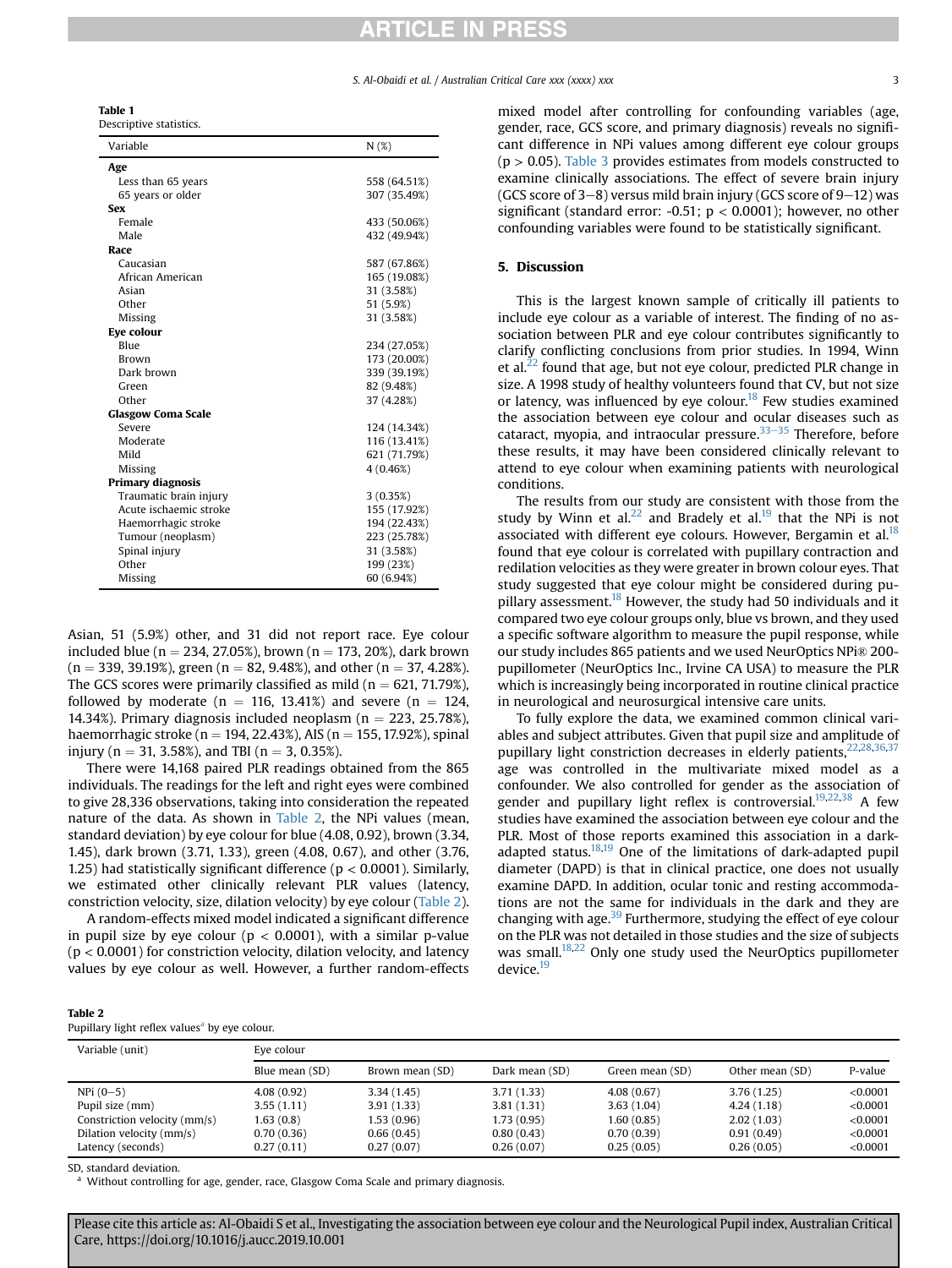<span id="page-3-0"></span>

5. Al-Obaidi et al. / Australian Critical Care xxx (xxxx) xxx

#### Table 3

Multivariate mixed model (by NPi).

| Variable (effect)               | Estimate (SE)  | P-value  |
|---------------------------------|----------------|----------|
| Eye colour                      |                |          |
| Other vs blue                   | $-0.12(0.14)$  | 0.38     |
| Brown vs blue                   | $-0.07(0.08)$  | 0.37     |
| Dark brown ys blue              | $-0.08(0.07)$  | 0.24     |
| Green vs blue                   | 0.07(0.10)     | 0.51     |
| Age                             |                |          |
| Less than 65 years vs above or  | $-0.02(0.06)$  | 0.72     |
| equal to 65 years               |                |          |
| Race                            |                |          |
| Caucasian vs other              | 0.01(0.06)     | 0.84     |
| Gender                          |                |          |
| Male vs female                  | 0.10(0.05)     | 0.07     |
| <b>Glasgow Coma Scale</b>       |                |          |
| Severe ys mild                  | $-0.51(0.08)$  | < 0.0001 |
| Moderate vs mild                | $-0.15(0.08)$  | 0.06     |
| <b>Primary diagnosis</b>        |                |          |
| Traumatic brain injury vs other | 0.34(0.43)     | 0.44     |
| Acute ischaemic stroke vs other | 0.07(0.08)     | 0.37     |
| Haemorrhagic stroke vs other    | $-0.002(0.07)$ | 0.98     |
| Brain tumour vs other           | $-0.01(0.07)$  | 0.90     |
| Spinal injury vs other          | 0.14(0.14)     | 0.35     |

SE, standard error.

### 6. Limitations

Several medical conditions such as low cardiac output are hypothesised to affect the PLR, $40$  and it is a recognised limitation in this study that we did not control for other medical history. However, we did examine primary diagnosis and found no association. In addition, pupillary reflex can be altered by medications that impact the sympathetic and parasympathetic pathways such as opioids leading to fluctuation in pupil size, termed pupillary unrest, dancing pupil, or hippuss.<sup>41</sup> Such medical conditions are considered to be confounders, and they were not controlled for in our study. Another limitation is the subjective categorisation of eye colours. We did not test interobserver and intraobserver reliability in correctly classifying eye colour which may be affected by practitioner's experience. There are many factors that could affect the data analysis related to that matter such as equipment used at our hospital, specific training of our staff, and medications given to our patients that could be different from the ones used in other hospitals. However, we had a large sample size using advanced technology to assess the PLR which can eliminate the effect of those confounders.

### 7. Conclusion

The PLR, when measured by automated pupillometry, is not dependent on eye colour. Automated pupillometry could be incorporated into routine practice when assessing for neurological change without consideration of eye colour.

### Funding

This study was supported by Institutional Department Funds.

### Conflict of interest

F.A., S.S., V.A., and D.M.O. received salary support from NeurOptics Inc., for the research study. S.A-.O. has no conflicts of interest.

#### CRediT authorship contribution statement

Sameer Al-Obaidi: Conceptualization, Formal analysis, Data curation, Writing - original draft. Folefac Atem: Conceptualization, Formal analysis, Data curation, Supervision, Methodology, Writing review & editing. Sonja E. Stutzman: Resources, Writing - original draft, Project administration. Venkatesh Aiyagari: Investigation, Writing - review & editing. DaiWai M. Olson: Investigation, Conceptualization, Writing - original draft, Supervision, Funding acquisition.

### Appendix A. Supplementary data

Supplementary data to this article can be found online at [https://doi.org/10.1016/j.aucc.2019.10.001.](https://doi.org/10.1016/j.aucc.2019.10.001)

### References

- [1] [Marmarou A, Lu J, Butcher I, McHugh GS, Murray GD, Steyerberg EW, et al.](http://refhub.elsevier.com/S1036-7314(19)30125-0/sref1) [Prognostic value of the Glasgow Coma Scale and pupil reactivity in traumatic](http://refhub.elsevier.com/S1036-7314(19)30125-0/sref1) [brain injury assessed pre-hospital and on enrollment: an IMPACT analysis.](http://refhub.elsevier.com/S1036-7314(19)30125-0/sref1) [J Neurotrauma 2007;24\(2\):270](http://refhub.elsevier.com/S1036-7314(19)30125-0/sref1)-[80.](http://refhub.elsevier.com/S1036-7314(19)30125-0/sref1)
- [2] [Narayan RK, Greenberg RP, Miller JD, Enas GG, Choi SC, Kishore PR, et al.](http://refhub.elsevier.com/S1036-7314(19)30125-0/sref2) Improved confi[dence of outcome prediction in severe head injury. A](http://refhub.elsevier.com/S1036-7314(19)30125-0/sref2) [comparative analysis of the clinical examination, multimodality evoked po](http://refhub.elsevier.com/S1036-7314(19)30125-0/sref2)[tentials, CT scanning, and intracranial pressure. J Neurosurg 1981;54\(6\):](http://refhub.elsevier.com/S1036-7314(19)30125-0/sref2)  $751 - 62.$  $751 - 62.$  $751 - 62.$
- [3] [McNett M, Moran C, Janki C, Gianakis A. Correlations between hourly pupill](http://refhub.elsevier.com/S1036-7314(19)30125-0/sref3)[ometer readings and intracranial pressure values. J Neurosci Nurs 2017;49\(4\):](http://refhub.elsevier.com/S1036-7314(19)30125-0/sref3)  $229 - 34.$  $229 - 34.$  $229 - 34.$
- [4] [Couret D, Boumaza D, Grisotto C, Triglia T, Pellegrini L, Ocquidant P, et al.](http://refhub.elsevier.com/S1036-7314(19)30125-0/sref4) [Reliability of standard pupillometry practice in neurocritical care: an obser](http://refhub.elsevier.com/S1036-7314(19)30125-0/sref4)[vational, double-blinded study. Crit Care 2016;20\(1\):99](http://refhub.elsevier.com/S1036-7314(19)30125-0/sref4).
- [5] [Larson MD, Behrends M. Portable infrared pupillometry: a review. Anesth](http://refhub.elsevier.com/S1036-7314(19)30125-0/sref5) [Analg 2015;120\(6\):1242](http://refhub.elsevier.com/S1036-7314(19)30125-0/sref5)-[53.](http://refhub.elsevier.com/S1036-7314(19)30125-0/sref5)
- [6] [Bader MK, Littlejohns LR. AANN core curriculum for neuroscience nursing.](http://refhub.elsevier.com/S1036-7314(19)30125-0/sref6) [Elsevier Health Sciences; 2004.](http://refhub.elsevier.com/S1036-7314(19)30125-0/sref6)
- [7] [Yoon MK, Schmidt G, Lietman T, McLeod SD. Inter- and intraobserver reli](http://refhub.elsevier.com/S1036-7314(19)30125-0/sref7)[ability of pupil diameter measurement during 24 hours using the Colvard](http://refhub.elsevier.com/S1036-7314(19)30125-0/sref7) [pupillometer. J Refract Surg 2007;23\(3\):266](http://refhub.elsevier.com/S1036-7314(19)30125-0/sref7)-71 (Thorofare, NJ: 1995).
- [8] [Olson DM, Stutzman S, Saju C, Wilson M, Zhao W, Aiyagari V. Interrater](http://refhub.elsevier.com/S1036-7314(19)30125-0/sref8) reliability of pupillary assessments. Neurocritical Care  $2016;24(2):251-7$ .
- [9] [Kerr RG, Bacon AM, Baker LL, Gehrke JS, Hahn KD, Lillegraven CL, et al. Un](http://refhub.elsevier.com/S1036-7314(19)30125-0/sref9)[derestimation of pupil size by critical care and neurosurgical nurses. Am J Crit](http://refhub.elsevier.com/S1036-7314(19)30125-0/sref9) Care : an off publ. Am Assoc Crit-Care Nurses  $2016:25(3):213-9$  $2016:25(3):213-9$ .
- [10] [Chen JW, Vakil-Gilani K, Williamson KL, Cecil S. Infrared pupillometry, the](http://refhub.elsevier.com/S1036-7314(19)30125-0/sref10) [Neurological Pupil index and unilateral pupillary dilation after traumatic brain](http://refhub.elsevier.com/S1036-7314(19)30125-0/sref10) [injury: implications for treatment paradigms. SpringerPlus 2014;3\(1\):548](http://refhub.elsevier.com/S1036-7314(19)30125-0/sref10).
- [11] [Salah-Mabed I, Saad A, Gatinel D. Assessing repeatability of pupillometric](http://refhub.elsevier.com/S1036-7314(19)30125-0/sref11) [measurements in the eyes of refractive surgery candidates using infrared](http://refhub.elsevier.com/S1036-7314(19)30125-0/sref11) [pupillometer. J Refract Surg 2017;33\(8\):552](http://refhub.elsevier.com/S1036-7314(19)30125-0/sref11)-7 (Thorofare, NJ: 1995).
- [12] [Anderson M, Elmer J, Shutter L, Puccio A, Alexander S. Integrating quantitative](http://refhub.elsevier.com/S1036-7314(19)30125-0/sref12) [pupillometry into regular care in a neurotrauma intensive care unit. J Neurosci](http://refhub.elsevier.com/S1036-7314(19)30125-0/sref12) [Nurs : j Am Assoc Neurosci Nurses 2018;50\(1\):30](http://refhub.elsevier.com/S1036-7314(19)30125-0/sref12)-[6](http://refhub.elsevier.com/S1036-7314(19)30125-0/sref12).
- [13] [Lussier BL, Stutzman SE, Atem F, Venkatachalam A, Perera AC, Barnes A, et al.](http://refhub.elsevier.com/S1036-7314(19)30125-0/sref13) [Distributions and normal ranges for automated pupillometer values in neu-](http://refhub.elsevier.com/S1036-7314(19)30125-0/sref13)
- [rocritical care patients. J Neurosci Nurs 2019;51\(6\)](http://refhub.elsevier.com/S1036-7314(19)30125-0/sref13). [14] [Chen JW, Gombart ZJ, Rogers S, Gardiner SK, Cecil S, Bullock RM. Pupillary](http://refhub.elsevier.com/S1036-7314(19)30125-0/sref14) [reactivity as an early indicator of increased intracranial pressure: the intro](http://refhub.elsevier.com/S1036-7314(19)30125-0/sref14)[duction of the Neurological Pupil index. Surg Neurol Int 2011;2.](http://refhub.elsevier.com/S1036-7314(19)30125-0/sref14)
- [15] [Shoyombo I, Aiyagari V, Stutzman SE, Atem F, Hill M, Figueroa SA, et al. Un](http://refhub.elsevier.com/S1036-7314(19)30125-0/sref15)[derstanding the relationship between the neurologic pupil index and](http://refhub.elsevier.com/S1036-7314(19)30125-0/sref15)
- [constriction velocity values. Sci Rep 2018;8\(1\):6992.](http://refhub.elsevier.com/S1036-7314(19)30125-0/sref15) [16] [Emelifeonwu JA, Reid K, Rhodes JK, Myles L. Saved by the Pupillometer! a](http://refhub.elsevier.com/S1036-7314(19)30125-0/sref16) [role for pupillometry in the acute assessment of patients with traumatic brain](http://refhub.elsevier.com/S1036-7314(19)30125-0/sref16) [injuries? Brain Inj 2018;32\(5\):675](http://refhub.elsevier.com/S1036-7314(19)30125-0/sref16)-[7](http://refhub.elsevier.com/S1036-7314(19)30125-0/sref16)
- [17] Lee MH, Mitra B, Pui JK, Fitzgerald M. The use and uptake of pupillometers in the Intensive Care Unit. Aust Crit Care 2018 Jul;31(4):199-203. [https://](https://doi.org/10.1016/j.aucc.2017.06.003) [doi.org/10.1016/j.aucc.2017.06.003.](https://doi.org/10.1016/j.aucc.2017.06.003)
- [18] [Bergamin O, Schoetzau A, Sugimoto K, Zulauf M. The in](http://refhub.elsevier.com/S1036-7314(19)30125-0/sref18)fluence of iris color on the pupillary light reflex. Graefe'[s Arch Clin Exp Ophthalmol 1998;236\(8\):](http://refhub.elsevier.com/S1036-7314(19)30125-0/sref18)<br>[567](http://refhub.elsevier.com/S1036-7314(19)30125-0/sref18)–[70](http://refhub.elsevier.com/S1036-7314(19)30125-0/sref18).
- [19] [Bradley JC, Bentley KC, Mughal AI, Bodhireddy H, Young RS, Brown SM. The](http://refhub.elsevier.com/S1036-7314(19)30125-0/sref19) [effect of gender and iris color on the dark-adapted pupil diameter. J Ocul](http://refhub.elsevier.com/S1036-7314(19)30125-0/sref19) [Pharmacol Ther 2010;26\(4\):335](http://refhub.elsevier.com/S1036-7314(19)30125-0/sref19)-[40](http://refhub.elsevier.com/S1036-7314(19)30125-0/sref19).
- [20] [Dain SJ, Cassimaty VT, Psarakis DT. Differences in FM100-Hue test perfor](http://refhub.elsevier.com/S1036-7314(19)30125-0/sref20)[mance related to iris colour may be due to pupil size as well as presumed](http://refhub.elsevier.com/S1036-7314(19)30125-0/sref20) amounts of macular pigmentation. Clin Exp Optom  $2004;87(4-5):322-5$  $2004;87(4-5):322-5$  $2004;87(4-5):322-5$ .